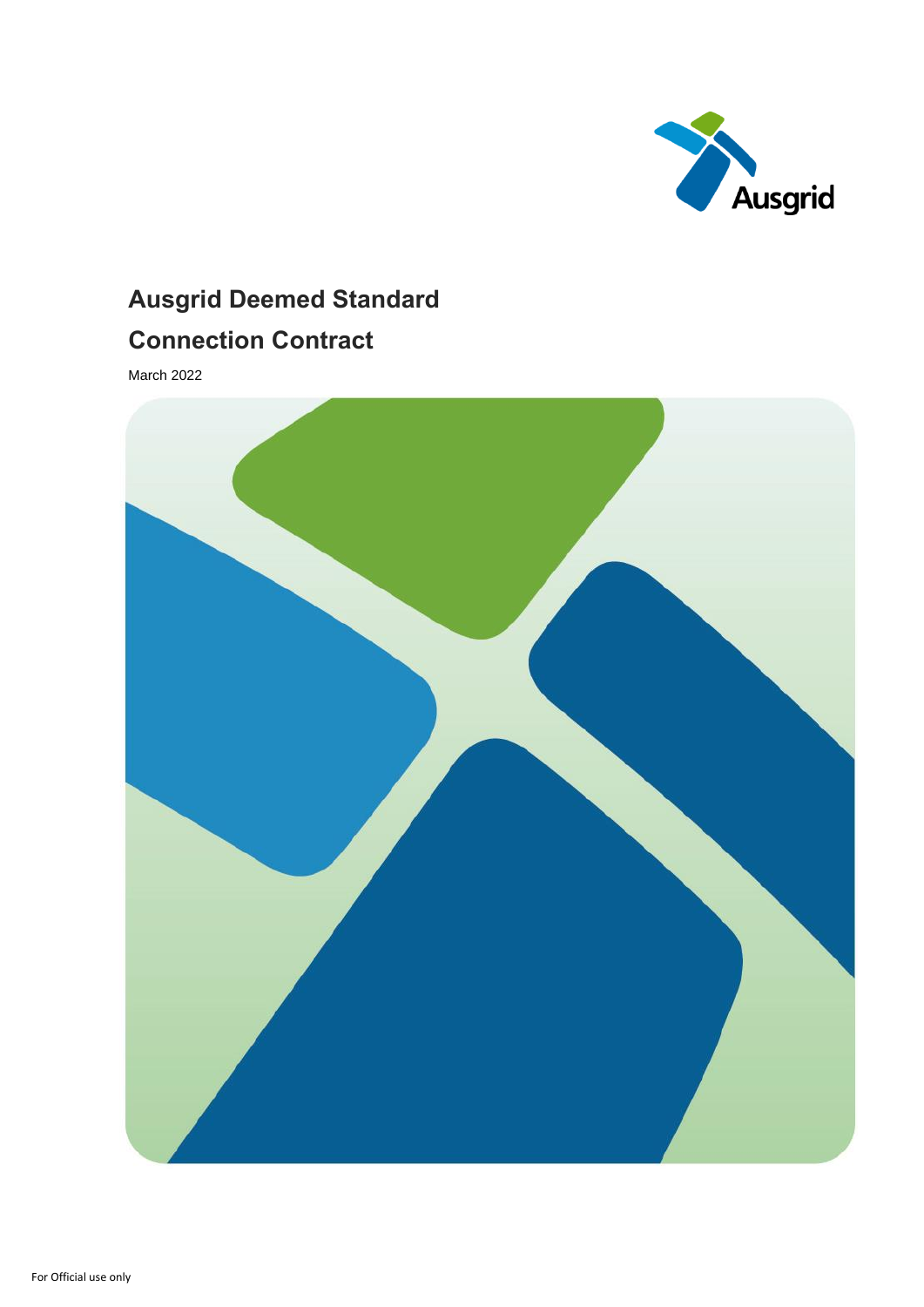#### **SCOPE**

The document is the Ausgrid Deemed Standard Connection Contract and meets the requirements of the National Energy Retail Law

#### **WARNING**

It is the responsibility of the user of this document to ensure that only the current version is being used.

Ausgrid may amend this document at any time.

| <b>Issue No.</b> | Date             | <b>Approved By</b>                     | <b>Summary of Changes</b>                                                                                                                                                                        |
|------------------|------------------|----------------------------------------|--------------------------------------------------------------------------------------------------------------------------------------------------------------------------------------------------|
| 1                | 1 December 2016  | Manager - Network<br>Risk and Planning | Updates to reflect Ausgrid lease<br>transaction                                                                                                                                                  |
| $\overline{2}$   | 1 December 2017  | Manager - Asset<br>Investment          | Updated for new meter provisions                                                                                                                                                                 |
| 3                | <b>July 2018</b> | Head of Asset<br>Investment            | Update to reflect rule change RRC009<br>- "Strengthening protections for<br>customers requiring life support<br>equipment"                                                                       |
| 4                | June 2020        | Head of Asset<br>Investment            | Update to guaranteed service levels<br>provisions in relation to street lights                                                                                                                   |
| 5                | August 2020      | Head of Asset<br>Investment            | Update to reflect rule change National<br>Electricity Amendment (Introduction of<br>metering coordinator planned<br>interruptions) Rule 2020 No. 7                                               |
| 6                | February 2022    | Head of Asset<br>Investment            | Update to reflect rule change National<br>Energy Retail Amendment (Access,<br>pricing and incentive arrangements for<br>distributed energy resources) Rule<br>2021 No. 4 and other minor changes |

#### **Document and Amendment History**

ISSN 1032-7215 Published and printed by Ausgrid. Copyright ©, Ausgrid. This document can be freely downloaded from [www.ausgrid.com.au](http://www.energy.com.au/)

All correspondence should be directed to: Head of Asset Investment Ausgrid GPO Box 4009 SYDNEY NSW 2001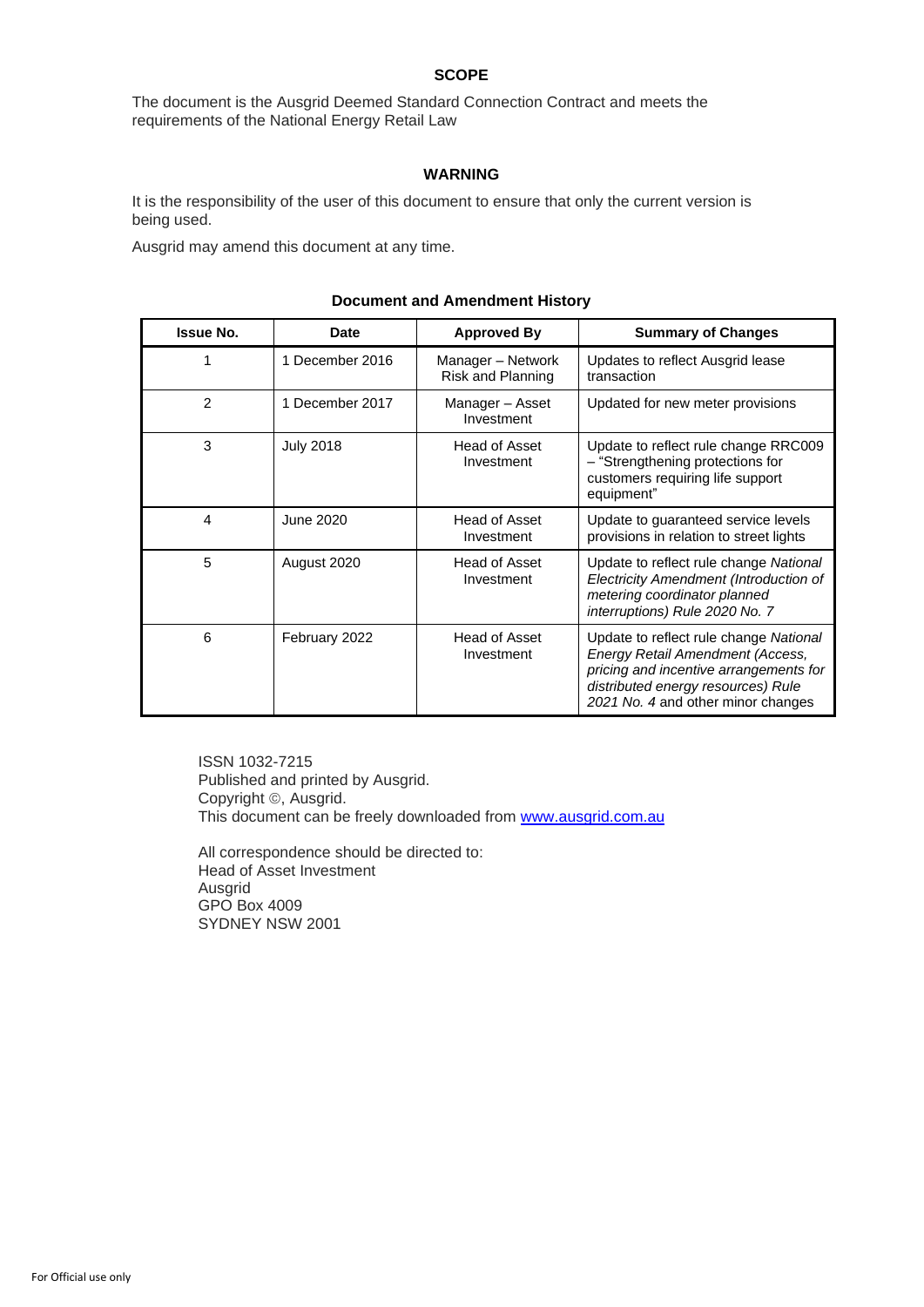### **Contents**

| 1  |                                                                                                            |  |  |  |
|----|------------------------------------------------------------------------------------------------------------|--|--|--|
| 2  |                                                                                                            |  |  |  |
| 3  | 3.1<br>3.2<br>3.3<br>3.4                                                                                   |  |  |  |
| 4  | 4.1<br>4.2                                                                                                 |  |  |  |
| 5  | 5.1<br>5.2<br>5.3<br>5.4                                                                                   |  |  |  |
| 6  | 6.1<br>6.2<br>6.3<br>Your obligation to comply with energy laws and our requirements5<br>6.4<br>6.5<br>6.6 |  |  |  |
| 7  | 7.1<br>7.2                                                                                                 |  |  |  |
| 8  |                                                                                                            |  |  |  |
| 9  | 9.1<br>9.2                                                                                                 |  |  |  |
| 10 | 10.1                                                                                                       |  |  |  |
| 11 | 11.1                                                                                                       |  |  |  |
| 12 | 12.2<br>12.5                                                                                               |  |  |  |
| 13 |                                                                                                            |  |  |  |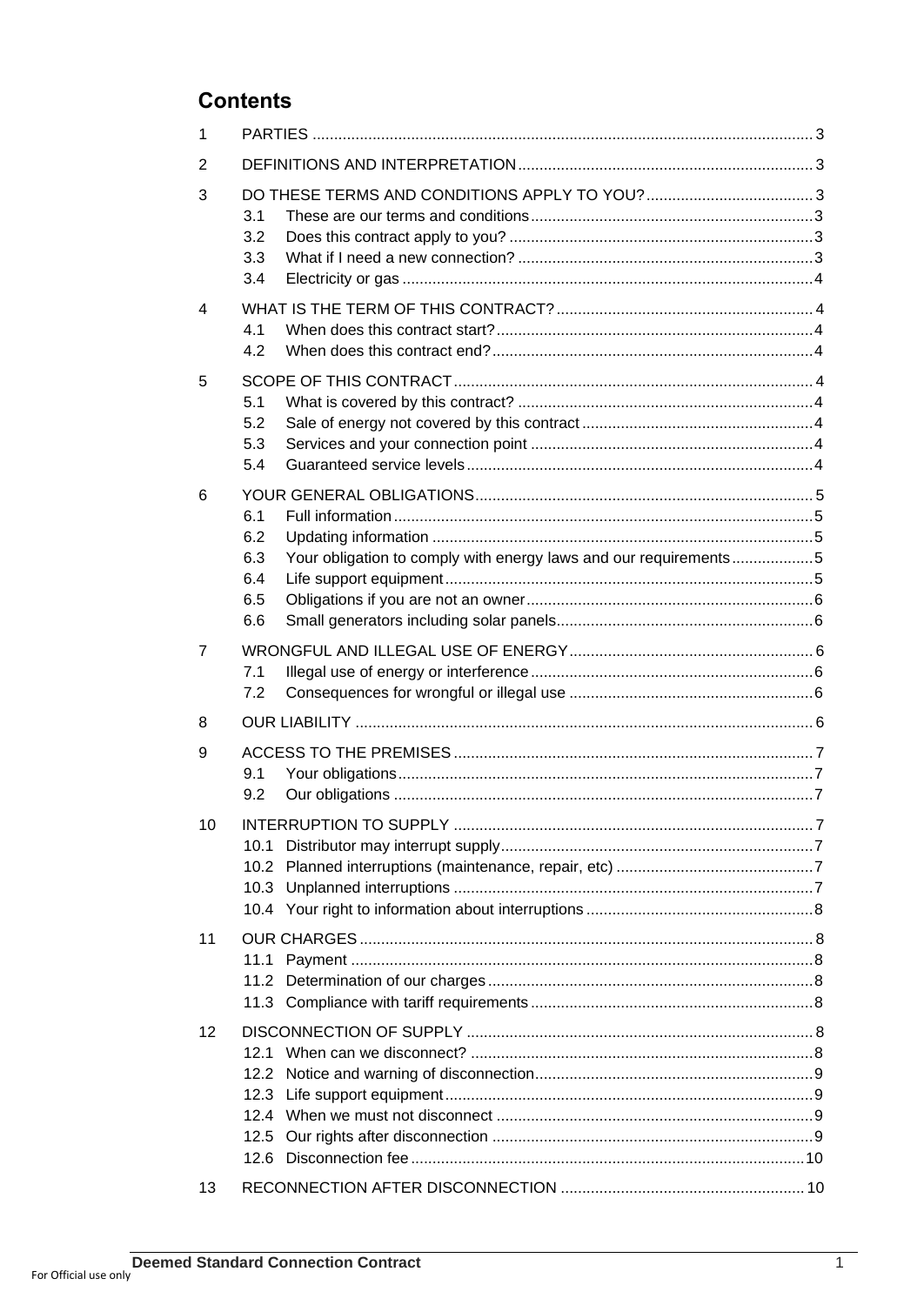|    | 13.1<br>13.2                                                                      |  |
|----|-----------------------------------------------------------------------------------|--|
| 14 |                                                                                   |  |
| 15 | PRIVACY ACT NOTICE AND ACCESS TO INFORMATION  10                                  |  |
| 16 |                                                                                   |  |
| 17 | 17.1<br>17.3 Obligation to overcome or minimise effect of force majeure event  11 |  |
| 18 |                                                                                   |  |
| 19 | 19.1                                                                              |  |
|    |                                                                                   |  |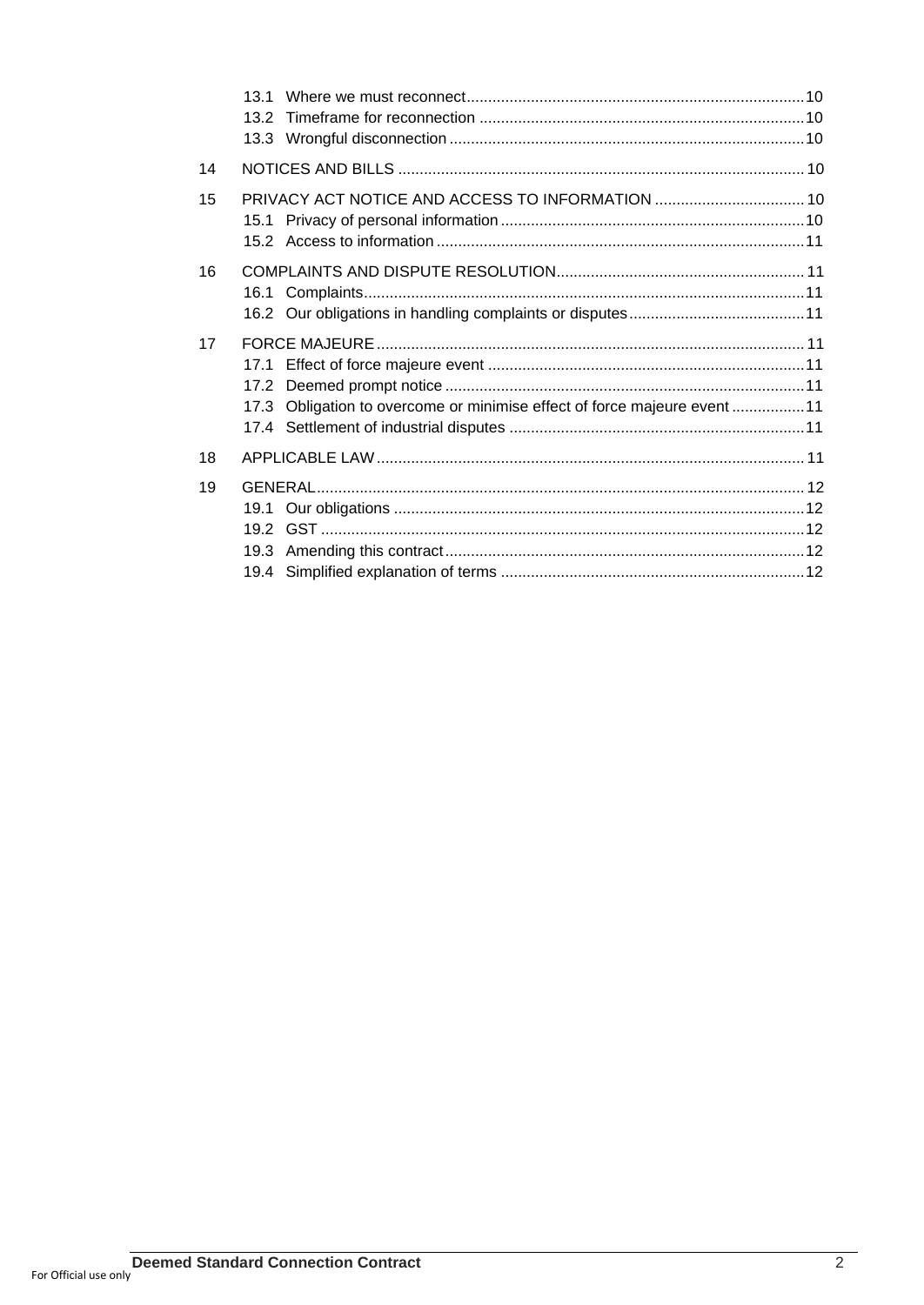#### **PREAMBLE**

This contract is about the services which cover connection of your premises to our distribution system, and supply services for the premises. These services are called "customer connection services".

In addition to this contract, we are required to comply with energy laws and other consumer laws in our dealings with you.

You also have a separate contract with your retailer dealing with the sale of energy to the premises. More information about this contract and other matters is on our website [www.ausgrid.com.au](http://www.ausgrid.com.au/)

## **1 Parties**

This contract is between:

The Ausgrid Operator Partnership (ABN 78 508 211 731), trading as Ausgrid, a partnership carried on under that name by:

- (a) Blue Op Partner Pty Ltd (ACN 615 217 500) as trustee for the Blue Op Partner Trust;
- (b) ERIC Alpha Operator Corporation 1 Pty Ltd (ACN 612 975 096) as trustee for ERIC Alpha Operator Trust 1;
- (c) ERIC Alpha Operator Corporation 2 Pty Ltd (ACN 612 975 121) as trustee for ERIC Alpha Operator Trust 2;
- (d) ERIC Alpha Operator Corporation 3 Pty Ltd (ACN 612 975 185) as trustee for ERIC Alpha Operator Trust 3; and
- (e) ERIC Alpha Operator Corporation 4 Pty Ltd (ACN 612 975 210) as trustee for ERIC Alpha Operator Trust 4,

who provides you with customer connection services at the premises (in this contract referred to as "we", "our" or "us"); and

You, the customer to whom this contract applies (in this contract referred to as "you" or "your").

## **2 Definitions and interpretation**

- (a) Terms used in this contract have the same meanings as they have in the National Energy Retail Law and the National Energy Retail Rules ('the Rules'). However, for ease of reference, a simplified explanation of some terms is given in clause 19.4 of this contract.
- (b) Where the simplified explanations in clause 19.4 of this contract differ from the definitions in the National Energy Retail Law and the Rules, the definitions in the National Energy Retail Law and the Rules prevail.

# **3 Do these terms and conditions apply to you?**

#### **3.1 These are our terms and conditions**

This contract sets out the terms and conditions for the standard connection contract for customers under the National Energy Retail Law and the Rules.

#### **3.2 Does this contract apply to you?**

This contract applies to you if your premises are connected to our distribution system, and you do not have another customer connection contract with us for those premises.

#### **3.3 What if I need a new connection?**

If you require a new connection or an alteration to your existing connection we will provide you with a connection offer in accordance with either the National Electricity Rules (for an electricity connection) or the National Gas Rules (for a gas connection). That offer will contain terms and conditions relevant to the connection, which will form additional terms and conditions to this contract if you agree to the connection offer.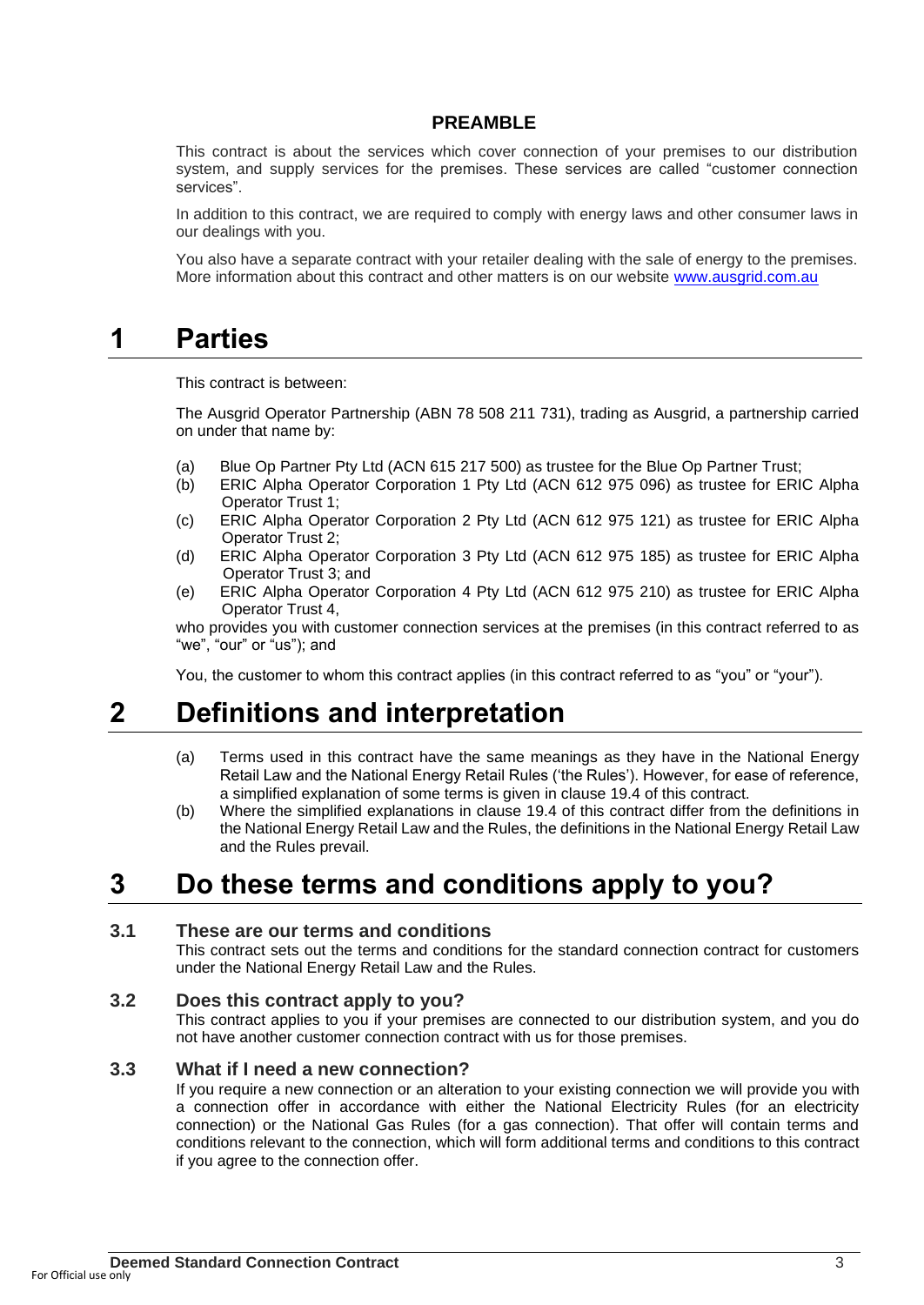#### **3.4 Electricity or gas**

Standard connection contracts apply to electricity and gas, but some terms are expressed to apply only to one or the other. Our distribution system is an electricity distribution system.

# **4 What is the term of this contract?**

#### **4.1 When does this contract start?**

If your premises are connected to our distribution system, this contract starts on the date when you start to use supply services at those premises, for example by taking a supply of energy.

#### **4.2 When does this contract end?**

- (a) This contract ends:
	- (i) if your retailer notifies us that the premises are to be disconnected (a 'termination notice') - subject to paragraph (b), on the date we disconnect the premises, (even if you have vacated the premises earlier); or
	- (ii) if you start receiving supply services for the premises under a different customer connection contract - on the date that contract starts; or
	- (iii) if a different customer starts receiving supply services for the premises on the date the connection contract of that customer starts;
	- (iv) if we both agree to a date to end the contract on the date that is agreed; or
	- (v) 10 business days after we disconnect the premises under the Rules, if you have not within that period asked your retailer to reconnect the premises and met the requirements in the Rules for reconnection.
- (b) If your retailer gives us a termination notice but you do not give safe and unhindered access to your premises to conduct a final *meter* reading (where relevant), this contract will not end under paragraph (a)(i) until a final *meter* reading is carried out.
- (c) Rights and obligations accrued before the end of this contract continue despite the end of this contract.

# **5 Scope of this contract**

### **5.1 What is covered by this contract?**

- (a) Under this contract we agree to provide customer connection services at the premises. We also agree to meet other obligations set out in this contract and to comply with the energy laws.
- (b) Charges for customer connection services will be billed under your contract with your retailer.

#### **5.2 Sale of energy not covered by this contract**

This contract does not cover the sale of energy. This is the role of your retailer.

#### **5.3 Services and your connection point**

- (a) We must provide, install and maintain equipment for the provision of customer connection services at your premises safely and in accordance with the energy laws.
- (b) Our obligations extend up to the connection point where energy is to be supplied to the premises (as defined by us) and not beyond.

#### **5.4 Guaranteed service levels**

(a) If you are a small customer, we are required under *the laws* of New South Wales to meet certain guaranteed service levels. These requirements are set out in Schedule 1 to this contract.

If we do not meet a relevant guaranteed service level and you are entitled to a payment under those laws, we will make a payment to you in accordance with the relevant laws.

(b) Nothing in this contract limits our obligations to make payments in accordance with the applicable GSL scheme.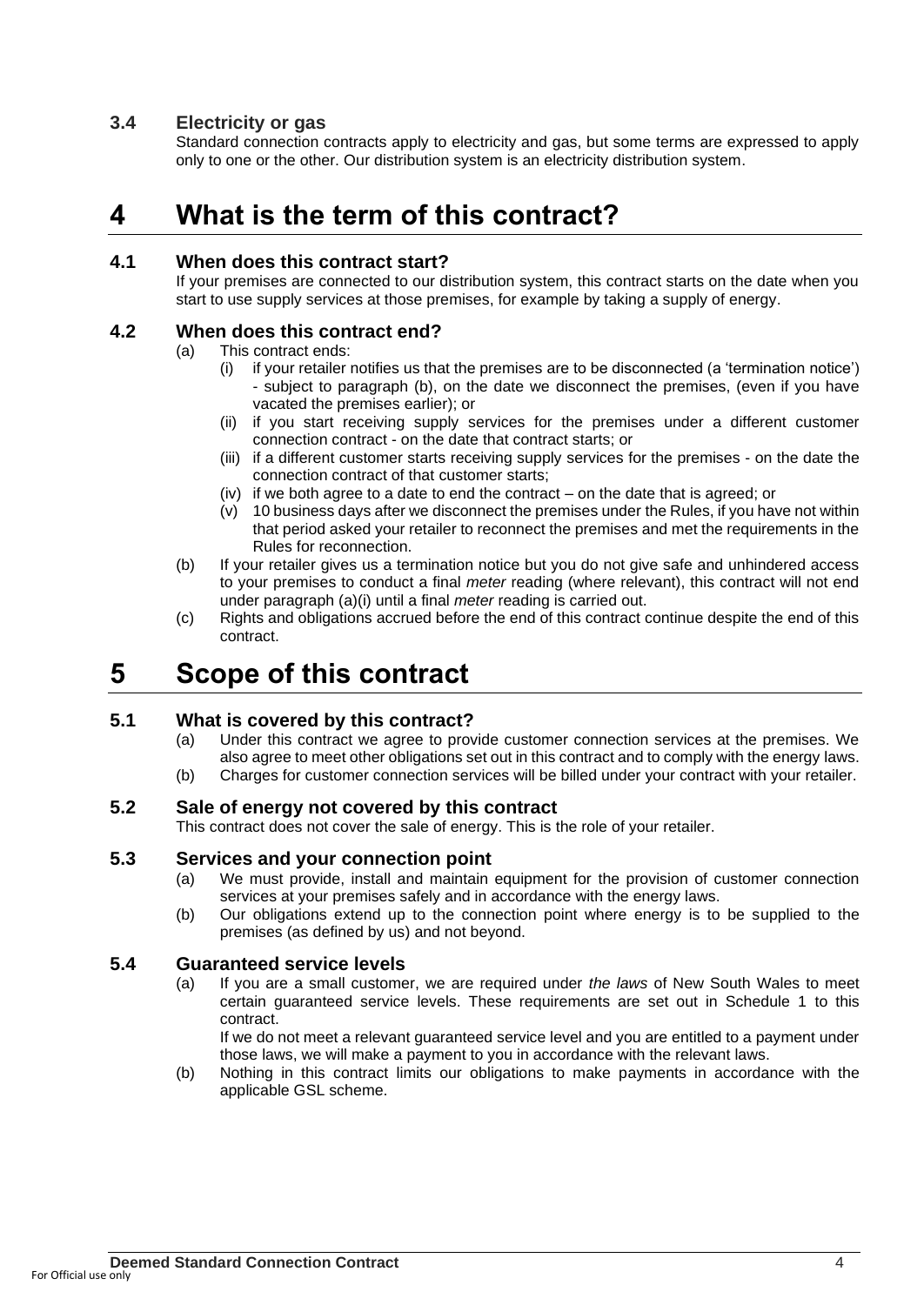# **6 Your general obligations**

#### **6.1 Full information**

You must give us any information we reasonably require for the purposes of this contract. The information must be correct, and you must not mislead or deceive us in relation to any information provided to us.

#### **6.2 Updating information**

You must promptly:

- (a) inform your retailer of any change to your contact details; and
- (b) inform your retailer of any change that you are aware of that materially affects access to your *meter* or to other equipment involved in providing customer connection services at the premises; and
- (c) inform us of any proposed change that you are aware of in plant or equipment, including *metering* equipment, or any change to the capacity or operation of connected plant or equipment that may affect the quality, reliability, safety or *metering* of supply for the premises or the premises of any other person; and
- (d) inform either your retailer or us of any permanent material change to the energy load or pattern of usage at the premises.

#### **6.3 Your obligation to comply with energy laws and our requirements**

You must comply with:

- (a) the energy laws relating to the provision of customer connection services we provide for your premises under this contract; and
- (b) our reasonable requirements under the energy laws, including our service and installation rules. This includes a requirement that you provide and maintain at your premises any reasonable or agreed facility required by us to provide customer connection services for the premises;
- (c) any condition of connection to the premises or a requirement imposed in relation to connection at the premises that is peculiar to those premises and which was in force under:
	- (i) a standard form customer connection contact (as in existence on 30 June 2013 under the Electricity Supply Act 1995 (NSW) that was replaced by this contract;
	- (ii) a deemed standard connection contract or AER approved standard connection contract that was replaced by this contract;
	- (iii) a connection contract for the premises under Chapter 5A of the National Electricity Rules that applied immediately before a deemed standard connection contract or an AER approved standard connection contract for the premises came into force.

#### **6.4 Life support equipment**

- (a) If a person living or intending to live at your premises requires life support equipment, you must:
	- (i) register the premises with your retailer or with us; and
	- (ii) provide medical confirmation for the premises.
- (b) Subject to satisfying the requirements in the Rules, your premises may cease to be registered as having life support equipment if medical confirmation is not provided to us or your retailer.
- (c) You must tell us or your retailer if the life support equipment is no longer required at the premises.
- (d) If you tell us that a person living or intending to live at your premises requires life support equipment, we must give you:
	- (i) at least 50 business days to provide medical confirmation for the premises; and
	- (ii) general advice that there may be a distributor planned interruption, retailer planned interruption or unplanned interruption to the supply of energy to the premises; and
	- (iii) at least 4 business days' notice in writing of any distributor planned interruptions to the supply of energy to the premises; and
	- (iv) information to assist you to prepare a plan of action in case of an unplanned interruption; and
	- (v) emergency telephone contact numbers.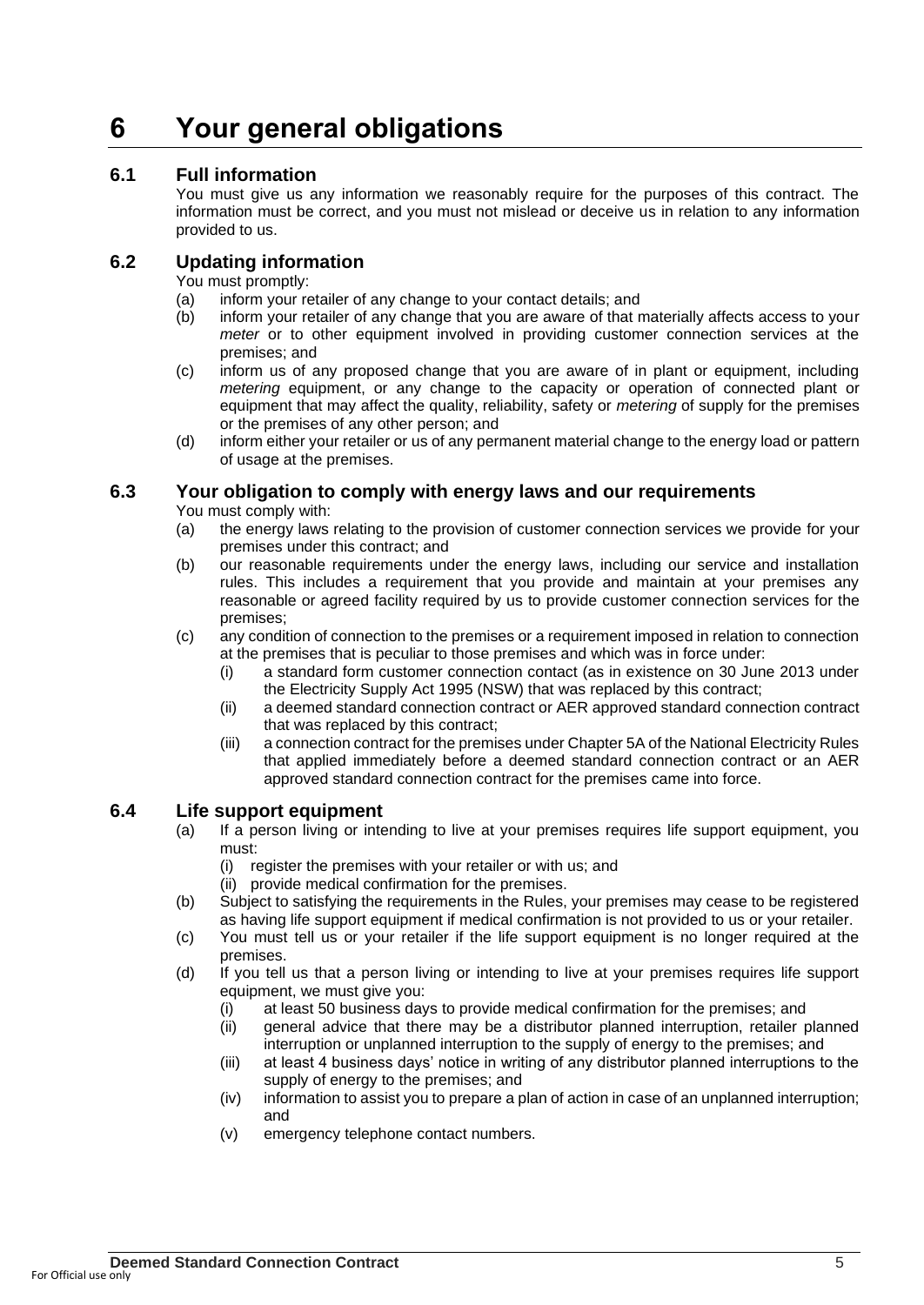### **6.5 Obligations if you are not an owner**

If you cannot meet an obligation relating to your premises under this contract because you are not the owner, you will not be in breach of the obligation if you take all reasonable steps to ensure that the owner or other person responsible for the premises fulfils the obligation.

#### **6.6 Small generators including solar panels**

- (a) If you have a small generator connected to our distribution system at the premises, you must comply with the applicable standards in operating and maintaining the generator when you use supply services under this contract. We publish information about these standards and other matters relating to small generator connections as required by the Rules. The information is available on our website or you may contact us to request a copy.
- (b) If you no longer want to keep a small generator at the premises connected to our distribution system, you must apply to us for a connection alteration so that any necessary alterations to the connection can be made.
- (c) If you want to connect a small generator at the premises to our distribution system for the purpose of exporting energy (for example, a solar panel), you must apply for a connection alteration under the National Electricity Rules. We will provide you with a copy of the relevant additional terms and conditions when we make our connection offer.

# **7 Wrongful and illegal use of energy**

#### **7.1 Illegal use of energy or interference**

You must not and must take reasonable steps to ensure others do not:

- (a) illegally use energy supplied to the premises; or
- (b) interfere or allow interference with any of our equipment at the premises, except as may be permitted by law; or
- (c) use the energy supplied to your premises or any energy equipment in a manner that:
	- (i) unreasonably interferes with the connection or supply of energy to another customer; or (ii) causes damage or interference to any third party; or
- (d) use customer connection services provided by us in a way that is not permitted by law or this contract; or
- (e) tamper with, or permit tampering with, any *meters* or associated equipment.

#### **7.2 Consequences for wrongful or illegal use**

If you do not comply with clause 7.1 above, we may, in accordance with the energy laws take any or all of the following actions:

- (a) estimate the amount of energy obtained wrongfully or illegally and take debt recovery action against you for that amount; and
- (b) undertake (or agree that you undertake) any necessary rectification work at your cost; and
- (c) arrange for the immediate disconnection of the premises.

## **8 Our liability**

- (a) The quality and reliability of your electricity supply service and the quality, pressure and continuity of your gas supply is subject to a variety of factors that may be beyond our control, including accidents, emergencies, weather conditions, vandalism, system demand, the technical limitations of the distribution system and the acts of other persons, including at the direction of a relevant authority*.*
- (b) To the extent permitted by law, we give no condition, warranty or undertaking, and we make no representation to you, about the condition or suitability of our services, their quality, fitness for purpose or safety, other than those set out in this contract.
- (c) Unless we have acted in bad faith or negligently (except as provided by this clause), the National Energy Retail Law excludes our liability for any loss or damage you suffer as a result of the total or partial failure to supply energy to your premises, which includes any loss or damage you suffer as a result of the defective supply of energy.
- (d) Unless we have acted in bad faith or negligently, the Rules exclude our liability for any loss or damage you suffer as a result of our total or partial failure to take supply of electricity from your premises.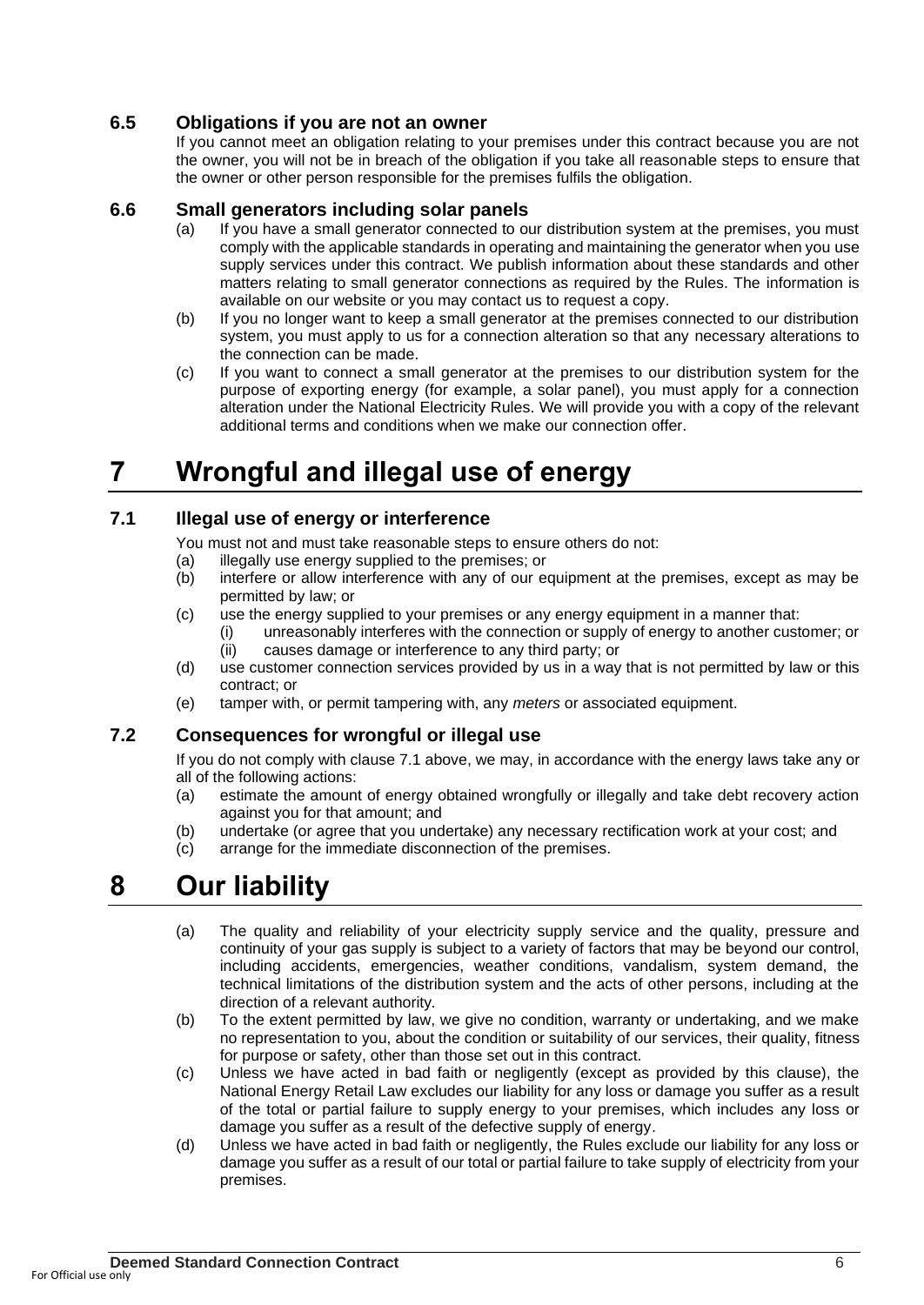- (e) We are not liable for any indirect, economic, special or consequential losses suffered by you as a result of any partial or total failure to supply energy due to an act or omission by us or an officer or employee done or omitted to be done in bad faith or through negligence.
- (f) Our liability for losses suffered by you as a result of any partial or total failure to supply energy under the contract (other than a loss for which liability is excluded by this clause or the National Law) is limited, in respect of all failures during a calendar year, to the lesser of the following:
	- (i) the cost of repair or replacement of any property damaged (as appropriate) as a result of the failure, or
	- (ii) \$5,000.

# **9 Access to the premises**

### **9.1 Your obligations**

Under the energy laws, you must provide us and our authorised representatives (together with all necessary equipment) safe and unhindered access to the premises, including taking appropriate action to prevent menacing or attack by animals at the premises, at any reasonable time to allow us  $t^{\circ}$ 

- (a) read, test, maintain, inspect or alter any *metering* installation at the premises; and
- (b) calculate or measure energy supplied or taken at the premises; and
- (c) check the accuracy of *metered* consumption at the premises; and
- (d) replace *meters,* control apparatus and other energy equipment of ours; and
- (e) connect or disconnect the premises; and
- (f) examine or inspect an energy installation at the premises; and
- (g) inspect, make safe, operate, change, maintain, remove, repair or replace any of our works at the premises; and
- (h) undertake repairs, testing or maintenance of the distribution system; and
- (i) clear vegetation from the distribution system including any equipment owned by us; and
- (j) take action to determine the appropriate tariff or charging category for the premises; and
- (k) perform services requested by you or your retailer.

### **9.2 Our obligations**

If we or our representatives seek access to the premises under clause 9.1 above, we will: (a) comply with all relevant requirements under the energy laws; and

- 
- (b) carry or wear official identification; and
- (c) show the identification if requested.

# **10 Interruption to supply services**

### **10.1 We may interrupt supply to premises**

We may *interrupt* the supply of energy to your premises where permitted under the energy laws, including for a *distributor planned interruption* or where there is an *unplanned interruption* or in accordance with the conditions of any applicable tariff or under a contract with your retailer.

### **10.2 Distributor planned interruptions (maintenance, repair, etc)**

- (a) We may make *distributor planned interruptions* to the supply of energy to the premises under the Rules for the following purposes:
	- (i) for the maintenance, repair or augmentation of the transmission system or the distribution system, including maintenance of *metering* equipment; or
	- (ii) for the installation of a new connection or a connection alteration to another customer.
- (b) If your energy supply will be affected by a *distributor planned interruption*, we will give you at least 4 business days notice by mail, letterbox drop, press advertisement or other appropriate means (unless we separately obtain your agreement in writing to a shorter period).

#### **10.3 Unplanned interruptions**

- (a) We may *interrupt* the supply of energy to your premises in circumstances where we consider that a customer's energy installation or the distribution system poses an immediate threat of injury or material damage to any person, property or the distribution system, including:
	- (i) for unplanned maintenance or repairs;
	- (ii) for health or safety reasons;
	- (iii) in an emergency;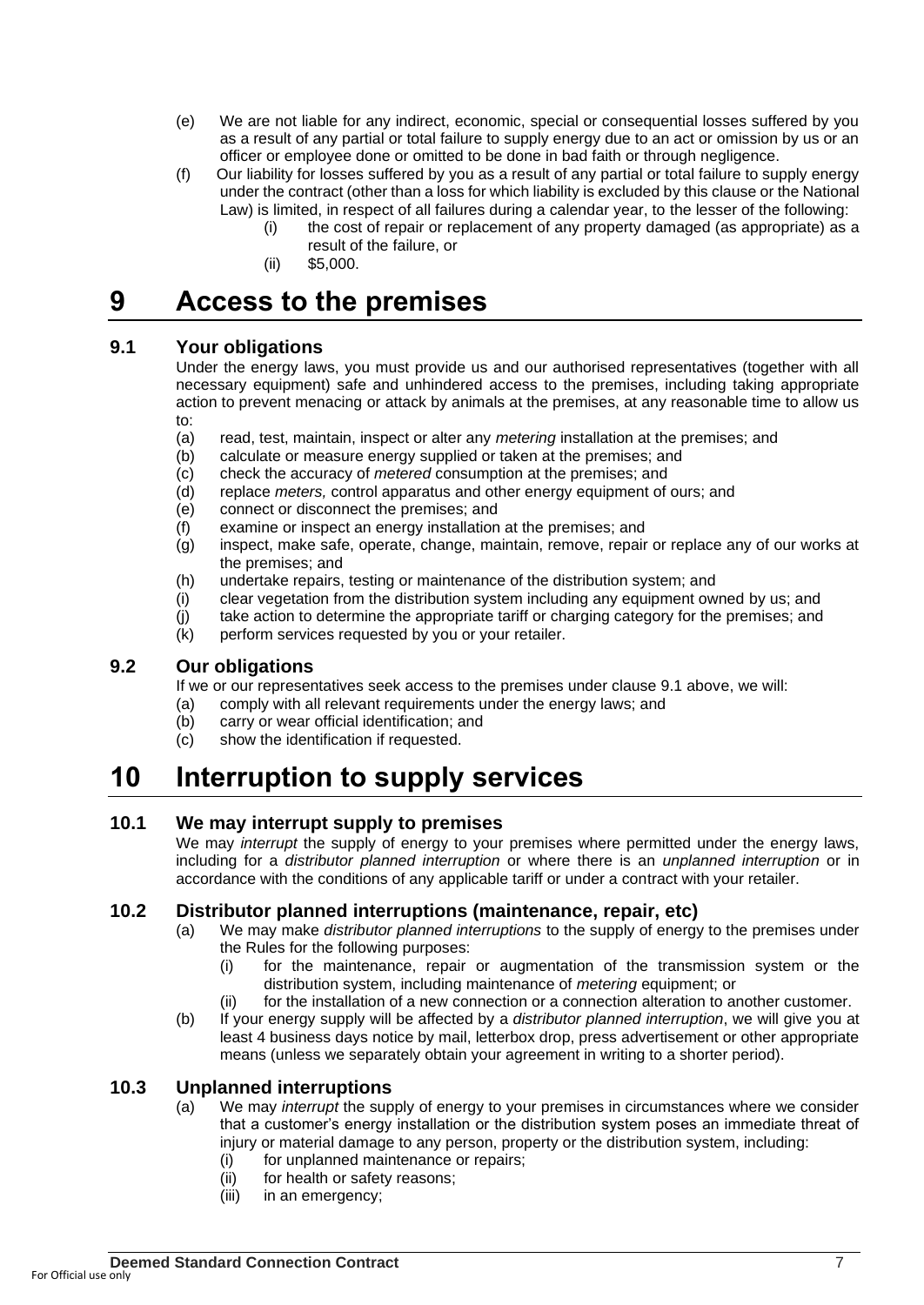- (iv) as required by a *relevant authority*;
- (v) to shed demand for energy because the total demand at the relevant time exceeds the total supply available; or
- (vi) to restore supply to a customer.
- (b) If an *unplanned interruption* is made, we will use our best endeavours to restore energy supply to the premises as soon as possible.
- (c) We will make information about *unplanned interruptions* (including the nature of any emergency and, where reasonably possible, an estimate of when energy supply will be restored) available on a 24 hour telephone information service.

#### **10.4 Your right to information about interruptions**

- (a) If you request us to do so, we will use our best endeavours to explain:
	- (i) an *interruption* to the supply of energy to the premises; or
	- $(iii)$  a supply of energy to the premises of a quality in breach of any relevant standards under the energy laws.
- (b) If you request an explanation be in writing we must, within 10 business days of receiving the request, give you either:
	- (i) the written explanation; or
	- (ii) an estimate of the time it will take to provide a more detailed explanation if a longer period is reasonably needed.
- (c) For any *retailer planned interruption* arranged by your retailer, we may refer you to your retailer to provide information.

#### **10.5 We may interrupt supply from premises**

We may temporarily interrupt or curtail the supply services provided to take supply from small generators into our distribution system, including:

- (a) for a *distributor planned interruption* or where there is an *unplanned interruption*; or
- (b) in accordance with the conditions of any applicable tariff; or
- (c) under a contract with your retailer; or<br>(d) at the direction of a relevant authority
- at the direction of a relevant authority; or
- (e) in accordance with the energy laws.

#### **10.6 We may use remote control equipment**

If your small generator has equipment installed that allows us to control the small generator remotely, we may use the equipment in accordance with the energy laws to temporarily interrupt or curtail the supply services provided to take supply from your small generator into our distribution system. We publish information about how we use remote control equipment as required by the Rules. The information is available on our website or you may contact us to request a copy.

## **11 Our charges**

### **11.1 Payment**

The amounts you are billed under your contract with your retailer include our charges for customer connection services.

### **11.2 Determination of our charges**

We will determine our charges for a billing cycle in accordance with the energy laws.

#### **11.3 Compliance with tariff requirements**

- (a) If there are any conditions that are relevant to any tariff or charging category that applies to you for the supply services for your premises we must advise your retailer of those conditions.
- (b) You must comply with any conditions referred to in paragraph (a).
- (c) If you do not comply with the conditions referred to in paragraph (a), we may change the tariff that applies to you.

# **12 Disconnection of supply**

#### **12.1 When can we disconnect?**

Subject to us satisfying the requirements in the Rules, we may disconnect your premises if: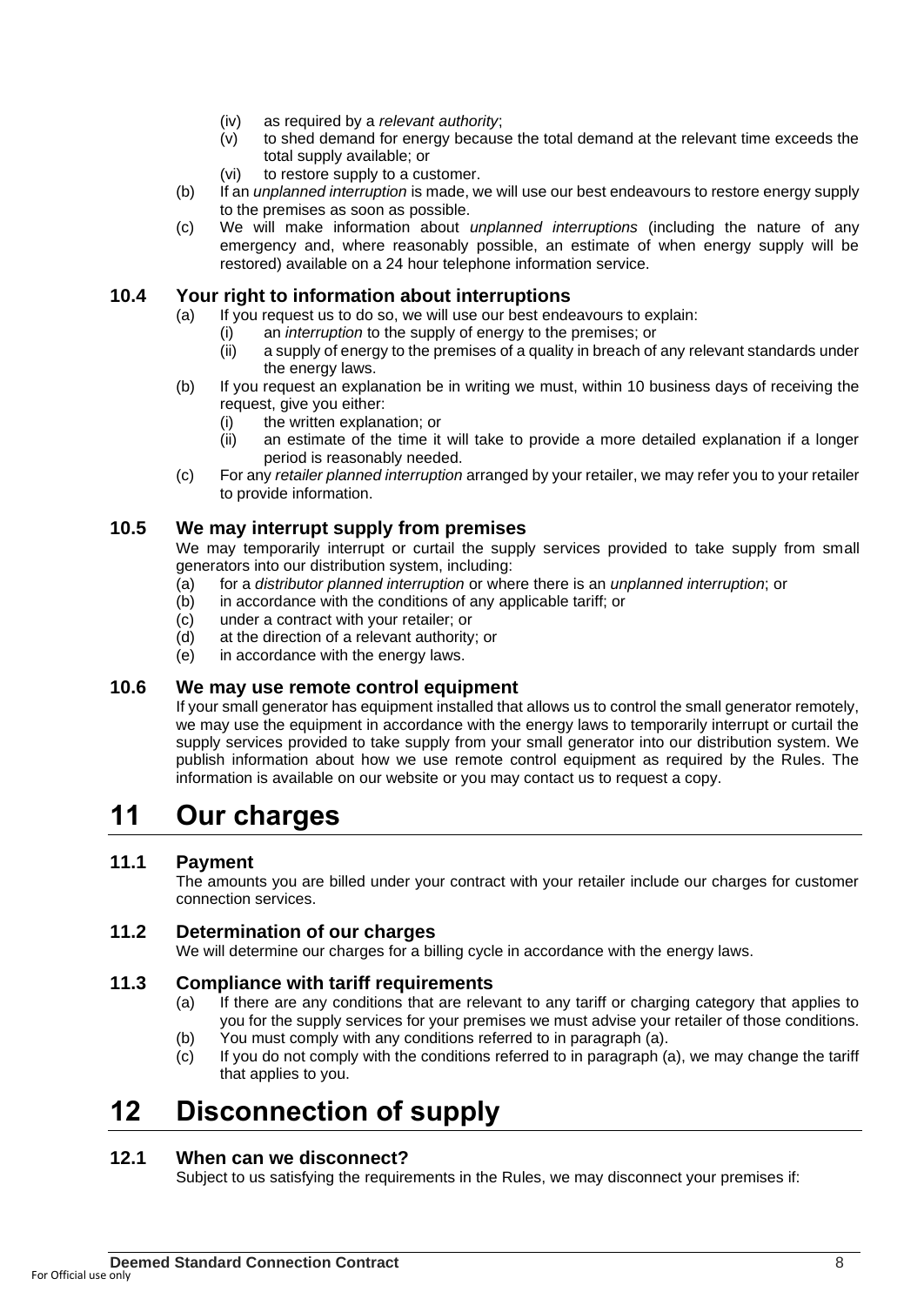- (a) your retailer informs us that it has a right to arrange for disconnection under your contract with your retailer and requests that we disconnect the premises; or
- (b) you use energy supplied to the premises wrongfully or illegally in breach of clause 7; or
- (c) you fail to pay any direct charges (where relevant) to us under this contract; or
- (d) you provide false information to us or your retailer such that you would not have been entitled to be connected if you had not provided the false information; or
- (e) you do not provide and maintain space, equipment, facilities or anything else you must provide under the energy laws or this contract in order for us to provide customer connection services; or
- (f) you fail to give us safe and unhindered access to the premises as required by clause 9 or any requirement under the energy laws; or
- (g) there is an emergency or for health and safety reasons; or
- (h) required to do so at the direction of a *relevant authority*; or
- (i) we are otherwise permitted by the energy laws to disconnect the premises.
- **Note:** The energy laws may allow distributors and other authorised people to disconnect or arrange the disconnection of premises, small generators and other generators connected to our distribution system in circumstances additional to those set out above.

#### **12.2 Notice and warning of disconnection**

If you are a small customer, we may disconnect your premises under clauses 12.1(c), 12.1(d), 12.1(e) or 12.1(f) only if:

- (a) we have sent you a *disconnection warning notice* that:
	- (i) requires you to rectify, within 6 business days after the date of issue on the notice, the issue that could lead to disconnection; and
	- (ii) carries a warning of the consequences of failing to comply with the notice; and
- (b) in relation to safe and unhindered access only, we have used our best endeavours to contact you to arrange an appointment with you for access to your premises in addition to providing a *disconnection warning notice*; and
- (c) you fail to comply with the *disconnection warning* notice within 6 business days after the date of issue.

#### **12.3 Life support equipment**

If you are a small customer, we must not disconnect your premises if they are registered as having *life support equipment*, except in an emergency.

#### **12.4 When we must not disconnect**

- (a) Subject to paragraph (b), and otherwise in accordance with the Rules, if you are a small customer we must not disconnect the premises during the following times ('the protected period'):
	- (i) on a business day before 8.00am or after 3.00pm; or
	- (ii) on a Friday or the day before a public holiday; or
	- (iii) on a weekend or a public holiday; or
	- (iv) on the days between 20 December and 31 December (both inclusive) in any year; or
	- (v) if you are being disconnected for a failure to pay, during an extreme weather event.
- (b) Your premises may be disconnected within the protected period:
	- (i) for reasons of health and safety; or
		- (ii) in an emergency; or
		- (iii) as directed by a *relevant authority*; or
	- (iv) if you are in breach of clause 7 which deals with wrongful and illegal use of energy; or
	- (v) if your retailer makes such a request on your behalf; or
	- (vi) if your premises contain a commercial business that only operates within the protected period and where access to the premises is necessary to effect disconnection; or
	- (vii) where the premises are not occupied.

#### **12.5 Our rights after disconnection**

The disconnection of the premises does not limit or waive any of the parties' rights and obligations under this contract arising before disconnection, including any of your obligations to pay amounts to us or your retailer.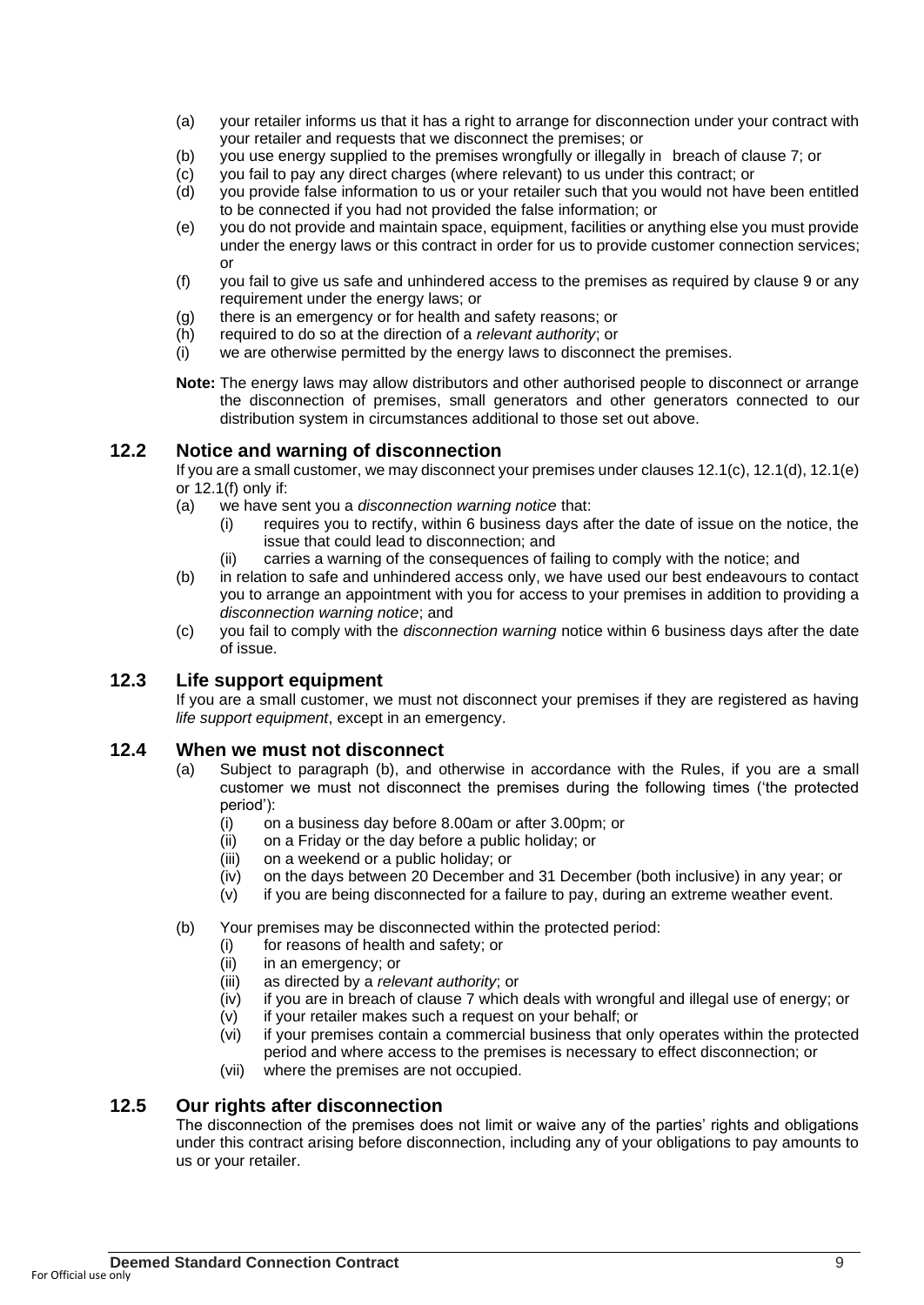### **12.6 Disconnection fee**

If you have not complied with a *disconnection warning notice* and we arrive at the premises to disconnect the premises but do not do so because you rectify the matter referred to in the *disconnection warning notice*, you will be liable to pay a reasonable fee for our attendance at the premises.

# **13 Reconnection after disconnection**

#### **13.1 Where we must reconnect**

- (a) If you are a small customer, we must arrange for reconnection of the premises if, within 10 business days of your premises being disconnected:
	- (i) where your retailer asked for the disconnection if we are asked by your retailer to reconnect the premises; or
	- (ii) in other circumstances if:
		- (A) you ask us to arrange for reconnection of your premises; and
		- (B) you rectify the matter that led to the disconnection; and
		- (C) you pay any reconnection charge.
- (b) We may terminate this contract 10 business days following disconnection if the requirements in paragraph (a) are not met.

#### **13.2 Timeframe for reconnection**

- If you are a small customer and at the time of the request for reconnection:
- (a) you or your retailer have made arrangements for payment of the relevant reconnection charge; and
- (b) you have complied with our requirements under the relevant energy laws; and
- (c) the necessary infrastructure to re-energise the premises remains in place; and
- (d) you provide safe and unhindered access to the premises,

we must re-energise the premises by the end of the next *business day* if the request is made before 3pm on a *business day* or by the end of the second *business day*, if the request was made after 3pm on a *business day*, unless you request a later time.

### **13.3 Wrongful disconnection**

If we disconnect the premises where we did not have a right to do so, we must reconnect the premises as soon as possible and without charge.

# **14 Notices and bills**

- (a) Notices and bills (where relevant) under this contract must be sent in writing, unless this contract or the Rules say otherwise.
- (b) A notice or bill sent under this contract is taken to have been received by you or by us (as relevant):
	- (i) on the date it is handed to the party, left at the party's premises (in your case) or one of our offices (which excludes depots) (in our case) or successfully faxed to the party (which occurs when the sender receives a transmission report to that effect); or
	- (ii) on the date two business days after it is posted; or
	- (iii) on the date of transmission (unless the sender receives notice that delivery did not occur or has been delayed) if sent electronically and the use of electronic communication has been agreed between us.

# **15 Privacy act notice and access to information**

### **15.1 Privacy of personal information**

We will comply with all relevant privacy legislation in relation to your personal information. You can find a summary of our privacy policy on our website. If you have any questions, you can contact our privacy officer.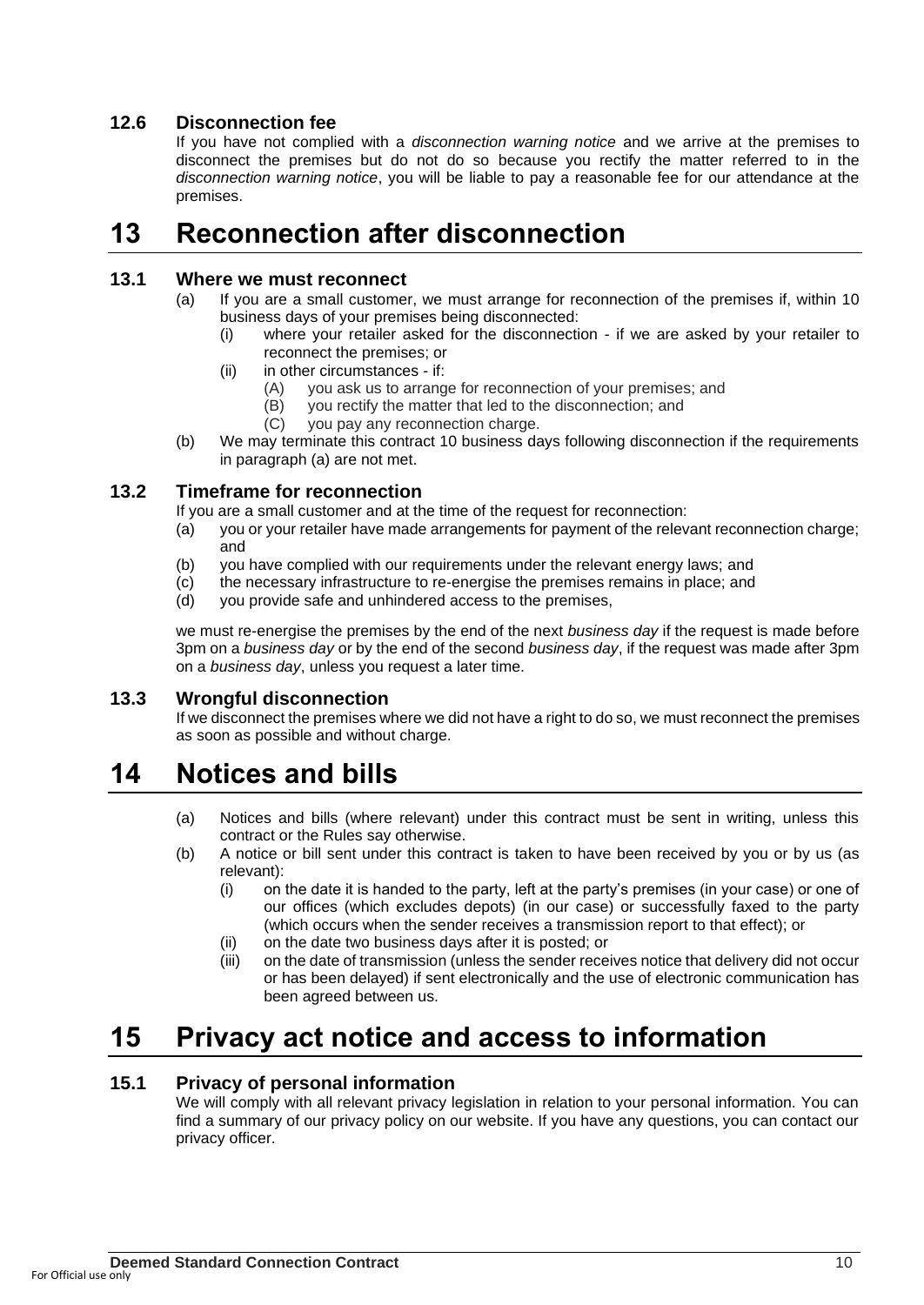### **15.2 Access to information**

Upon request, we must give you information about your energy consumption or export or our charges for customer connection services for up to 2 years free of charge. We may charge you a reasonable fee for information requested;

- (a) more than 4 times in the previous 12 months; or
- (b) that is different in manner and form to any minimum requirements we are required to meet; or
- (c) by a representative you have authorised to act on your behalf, and that request is part of a request the representative makes to us in relation to more than one customer.

### **16 Complaints and dispute resolution**

#### **16.1 Complaints**

If you have a complaint relating to customer connection services under this contract, including supply services, or this contract generally, you may lodge a complaint with us in accordance with our standard complaints and dispute resolution procedures.

**Note:** Our standard complaints and dispute resolution procedures are published on our website.

#### **16.2 Our obligations in handling complaints or disputes**

If you make a complaint, we must respond to your complaint within the required timeframes in our standard complaints and dispute resolution procedures and inform you:

- (a) of the outcome of your complaint and the reasons for our decision; and
- (b) that, if you are not satisfied with our response and you are a small customer, you have a right to refer the complaint to the Energy and Water Ombudsman NSW (**EWON**) on telephone 1800 246 545 or fax on 1800 812 291.

Alternatively, write to EWON at: Reply Paid 86550 Sydney South NSW 1234 or Email at omb@ewon.com.au

## **17 Force majeure**

#### **17.1 Effect of force majeure event**

If, either you or we cannot meet an obligation under this contract because of an event outside the control of the party ('a force majeure event'):

- (a) the obligation, other than an obligation to pay money (including, in our case, a payment for failure to meet a guaranteed service level), is suspended to the extent it is affected by the event for so long as the event continues; and
- (b) the affected party must use its best endeavours to give the other prompt notice of that fact including full particulars of the event, an estimate of its likely duration, the extent to which its obligations are affected and the steps taken to remove, overcome or minimise those effects.

#### **17.2 Deemed prompt notice**

If the effects of a force majeure event are widespread we will be taken to have given you prompt notice if we make the necessary information available by way of a 24 hour telephone service within 30 minutes of being advised of the event or otherwise as soon as practicable.

#### **17.3 Obligation to overcome or minimise effect of force majeure event**

A party that claims a force majeure event must use its best endeavours to remove, overcome or minimise the effects of that event as soon as practicable.

#### **17.4 Settlement of industrial disputes**

Nothing in this clause requires a party to settle an industrial dispute that constitutes a force majeure event in any manner other than the manner preferred by that party.

## **18 Applicable law**

*The laws* of New South Wales govern this contract.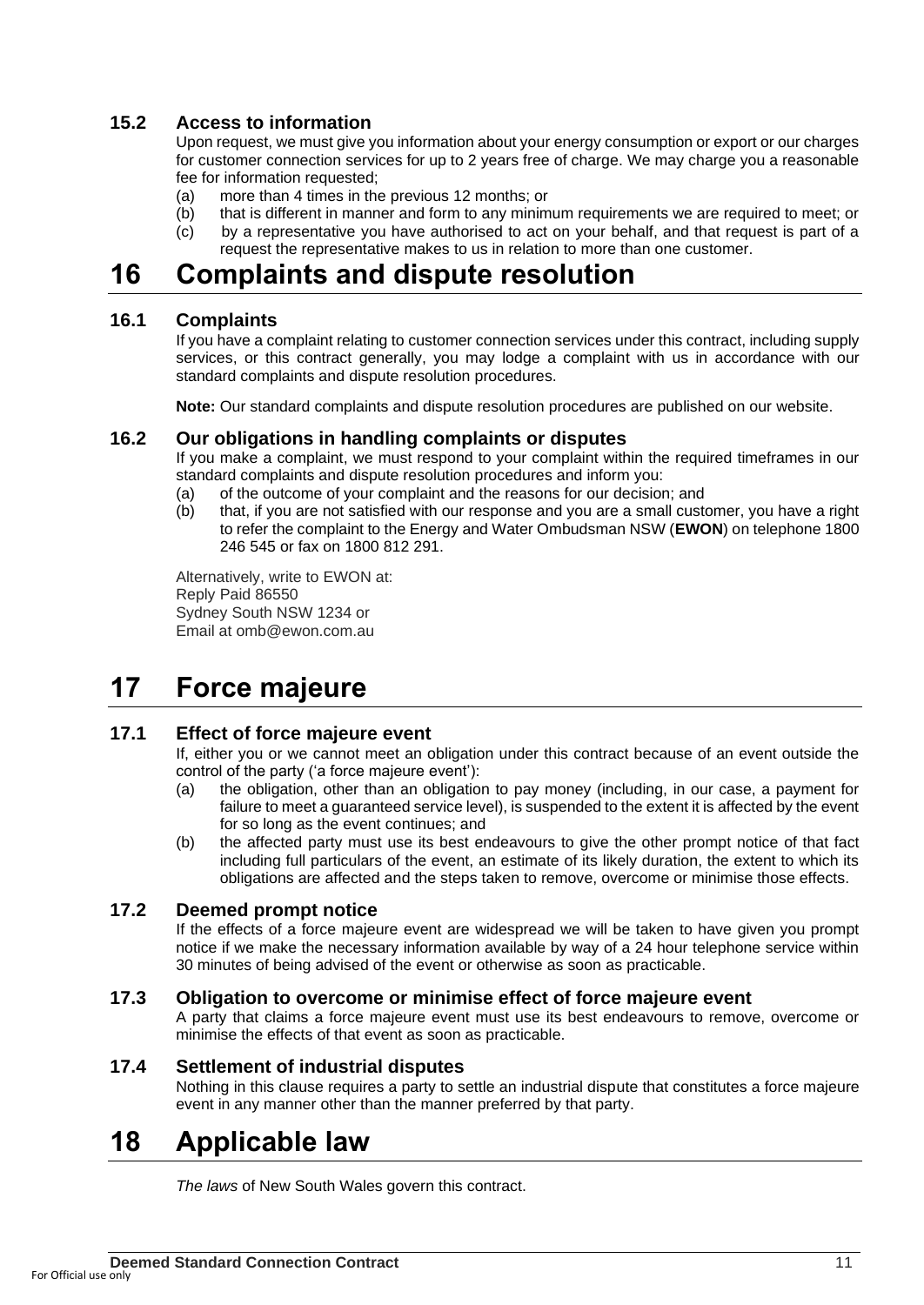# **19 General**

#### **19.1 Our obligations**

Some obligations placed on us under this contract may be carried out by another person. If an obligation is placed on us to do something under this contract, then:

- (a) we are taken to have complied with the obligation if another person does it on our behalf; and
- (b) if an obligation is not complied with, we are still liable to you for the failure to comply with this contract.

#### **19.2 GST**

- (a) Amounts specified in the standing offer prices from time to time and other amounts payable under this contract may be stated to be exclusive or inclusive of GST. Paragraph (b) applies unless an amount payable under this contract is stated to include GST.
- (b) Where an amount paid by you or by us under this contract is payment for a "taxable supply" as defined for GST purposes, to the extent permitted by law, that payment will be increased so that the cost of the GST payable on the taxable supply is passed on to the recipient of that taxable supply.

#### **19.3 Amending this contract**

- (a) This contract may only be amended from time to time in accordance with the procedures set out in the National Energy Retail Law.
- (b) We must inform you of any material amendments to this contract as required by the National Energy Retail Law.

#### **19.4 Simplified explanation of terms**

**billing cycle** means the regular recurrent period for which we charge for customer connection services;

*business day* means a day other than a Saturday, a Sunday or a public holiday;

*connection point* means the point at which a distribution system connects to an energy installation or equipment that serves the premises of one or more customers;

*customer* means a person who buys or wants to buy energy from a retailer;

*customer connection services* include supply services;

*disconnection* means an action to prevent the flow of energy to the premises, but does not include an *interruption*;

*distributor planned interruption* means an *interruption* of the supply of energy for:

- (a) the planned maintenance, repair or augmentation of the transmission system; or
- (b) the planned maintenance, repair or augmentation of the distribution system, including planned or routine maintenance of a *meter* (excluding a *retailer planned interruption*); or
- (c) the installation of a new connection or a connection alteration;

*emergency* means an emergency due to the actual or imminent occurrence of an event that in any way endangers or threatens to endanger the safety or health of any person, or normal operation of the distribution system or transmission system, or that destroys or damages, or threatens to destroy or damage, any property;

**energy** means electricity or gas (as relevant to this contract);

*energy laws* means national and State and Territory laws and rules relating to energy and the legal instruments made under those laws and rules;

*force majeure event* means an event outside the control of a party;

GSL scheme has the meaning given in the National Energy Retail Law;

*GST* has the meaning given in the GST Act(*A New Tax System (Goods and Services Tax) Act 1999*  (Cth));

*interruption* means a temporary unavailability or temporary curtailment of the supply of energy from a distribution system to a customer, but does not include disconnection;

*medical confirmation* means certification from a registered medical practitioner of the requirement for life support equipment at your premises;

*National Energy Retail Law* means *the Law* of that name that is applied by each participating State and Territory;

*National Electricity Rules* means the rules made under the National Electricity Law;

*National Gas Rules* means the rules made under the National Gas Law;

*premises* means the address at which customer connection services are provided to you and, to avoid doubt, may include your electrical or gas installation;